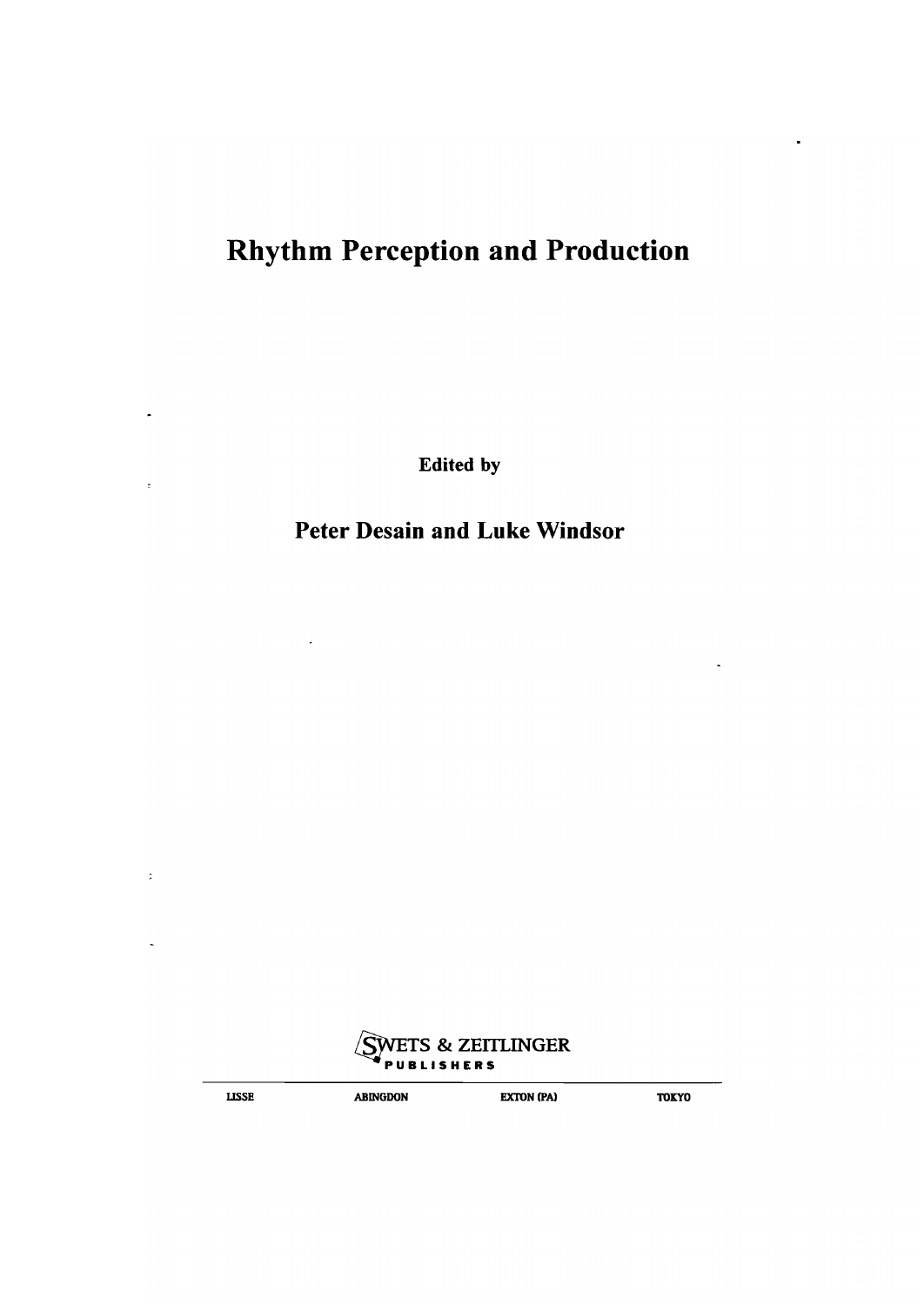#### *Library 0/ Congress Cataloging-in-Publication Data*

Rhythm perceprion and production / edited by Peter Desain and Luke Windsor. p. cm. -- (Studies on new music research; [3])

Includes bibliographical references (p.) and indexes. ISBN 9026516363

1. Musical meter and rhythm. 2 Musical perception. I Desain, Peter. H. Windsor, luke. III. Series.

ML437 .R48 2000 781.2'24--dc21

00-044573

Printed in The Netherlands by Krips, Meppel

Copyright © 2000 Swets & Zeitlinger B.V., Lisse, The Netherlands

All rights reserved. No part of this publication may be reproduced, stored in a retrieval system, or transmitted in any form or by any means, electronic, mechanical, photocopying, recording, or otherwise, without the prior written permission of the publisher.

ISBN 90 265 1636 3 (hardback)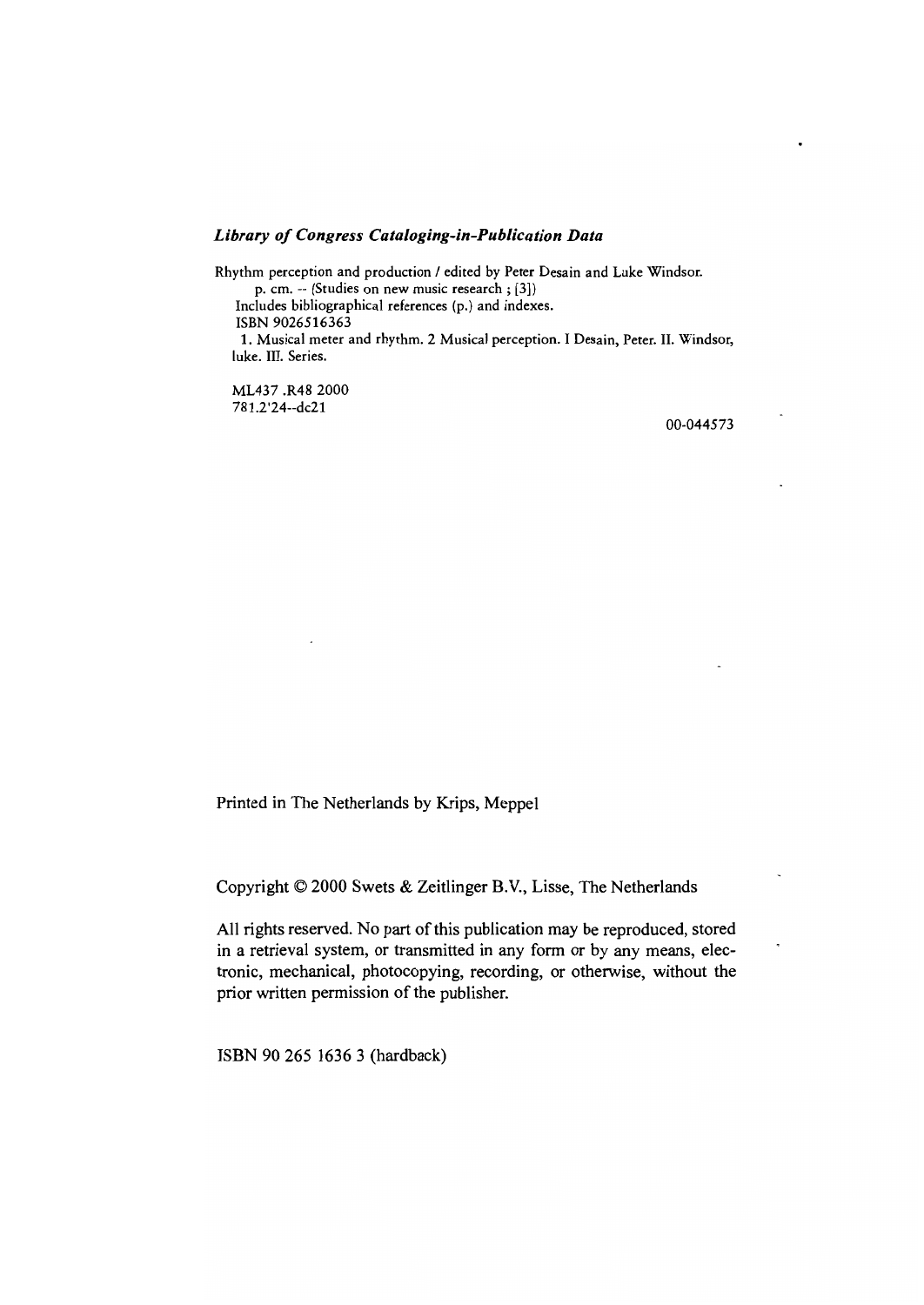## **Effects of delayed auditory feedback on speech: just a problem of displaced rhythm?**

Katharina Müller, Gisa Aschersleben, K. H. Esser and J. Müsseler

### Introduction

A great number of studies have investigated the importance and the influence of feedback control on sequencing processes by manipulating sensory feedback. Some of those studies have been concerned with the effects of delayed auditory feedback (DAF) on normal speech production: Insertion of a delay between a spoken message and its audible feedback causes disturbances in speech control that are sometimes described as artificial stuttering (Black, 1951; Lee, 1950, 1951). This delayed auditory~ feedback effect was first described by Lee (1950) and is, therefore, also called the Lee Effect. In Lee's original work, an oral speech signal was delayed mechanically (up to 300 ms) before being returned to the speaker's ears via earphones. Disruptions of speech were observed on several dimensions, for example, in the overall speech time, speech rate, fluency, and articulation (Fairbanks, 1955; Fairbanks, and Guttman, 1958; Lee, 1950). DAF usually results in a considerable slowing down (Black, 1951; Chase, Harvey, Standfast, Rapin, and Sutton, 1959; Fairbanks, 1955; Lee, 1950; Spilka, 1954; Tiffany and Hanley, 1956) as well as increased disfluencies (Atkinson, 1954; Chase et al., 1959; Fairbanks, and Guttman, 1958). The amount of disruption is dependent on the size of the delay between the produced speech and the corresponding feedback, with its maximum at about 200 ms (Black, 1951; Butler, and Galloway, 1955; Fairbanks, 1955). The disturbance function of different delay times exhibits the shape of an inverted U. Whereas this U-shaped function holds for speech errors, pitch and level of the voice show different effects: Changes in these dimensions increase up to a delay of 200 ms, but then the function levels off rather than decreases. In addition, the amount of disruption has been found to vary with age, with DAF disrupting the speech of children more than of adults (MacKay, 1968; Siegel, Fehst, Garber, and Pick, 1980). Further individual factors are fluency, sex and whether the person is a native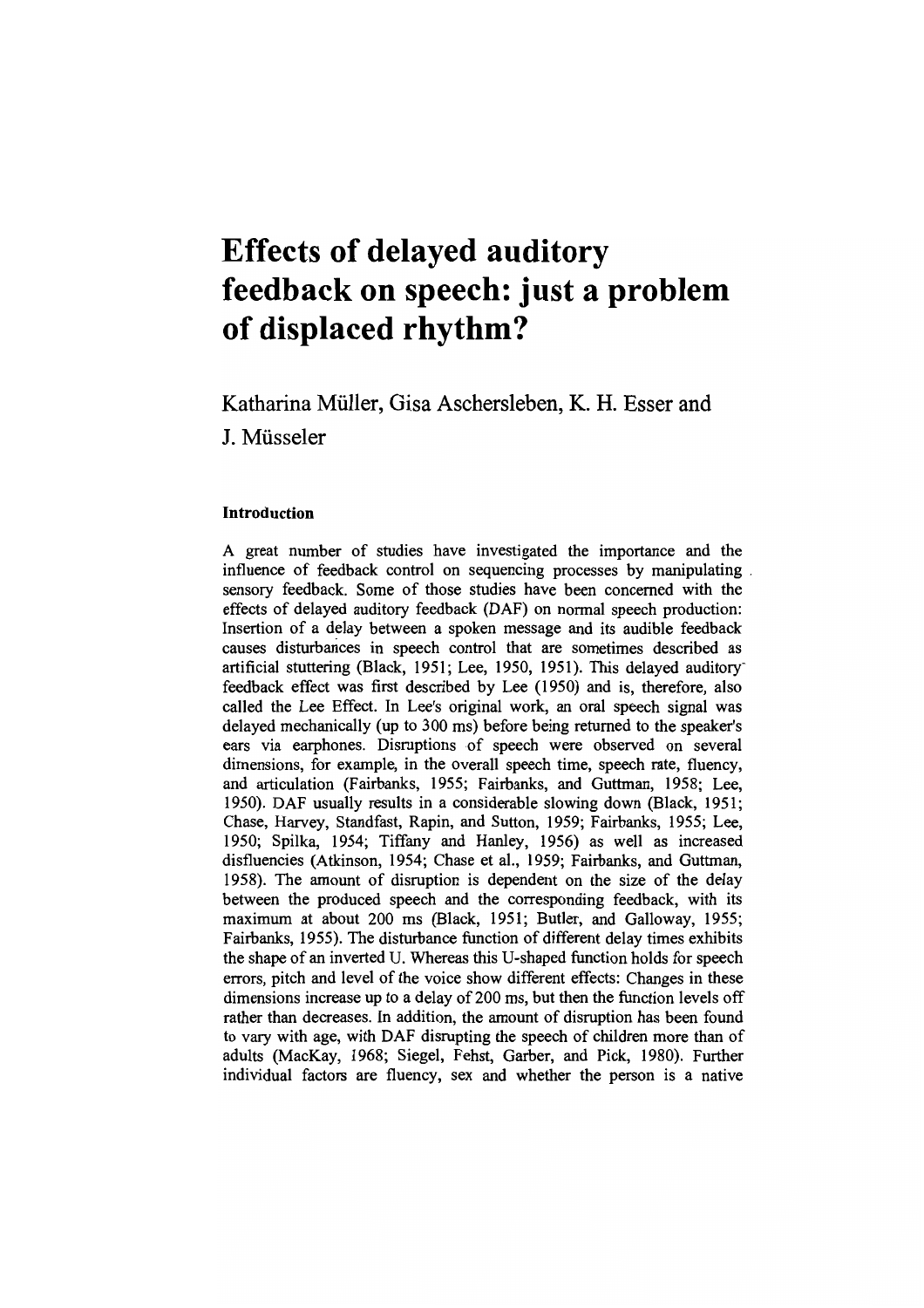speaker or not. Males are more affected by DAF than females (Bachrach, 1964) and native language speakers show less disruption effects than speakers who acquired the language later in life (MacKay, 1970). A comprehensive overview of speech characteristics under DAF can be found in Röck (1977).

Similar effects of DAF were observed in sequencing of rhythmic finger movements (Chase, Sutton, Rapin, Standfast, and Harvey, 1961; Karlovich, and Graham, 1966, 1967; Rapin, Costa, Mande, and Fromowitz, 1963, 1966; Ruhm and Cooper, 1962), in clapping hands (Kalmus, Denes, and Fry, 1955), in playing organ and other keybord instruments (Gates and Bradshaw, 1974; Gates, Bradshaw, and Nettleton, 1974; Long, 1975) as weil as in writing and painting (Smith, McCrary, and Smith, 1960; Van Bergeijk and David, 1959). Thus, the underlying mechanisms causing the Lee Effect are assumed to be general mechanisms of action sequencing.

*DAF and stuttering.* There is an ongoing debate on the question of whether the mechanisms leading to disturbances of speech in the DAF paradigm are similar to the mechanisms causing stutterers' speech or not. Research on family incidence of stuttering shows in some parts consistent findings with studies on the reactions of twins to delayed auditory feedback (e.g., Andrew and Harris, 1964; Timmons and Rankin, 1970). Further support for the hypothesis that effects of DAF on normal speakers have a physiological basis equivalent to that of stuttering is given by research on effects of age and sex (e.g., Chase, Sutton, First, and Zubin, 1961), stress indicators (e.g., Blanton and Blanton, 1936), and different speech characteristics. Most of these comparisons of stuttering and reactions to DAF consider neurological or conductance disturbances to be underlying factors (e.g., Chase, 1958; Fairbanks, 1955; Lee, 1950; Timmons and Boudreau, 1972; Webster and Lubker, 1968). Some studies deal with insufficient neurophysiological control of sensorimotor processes related to speech production (e.g., Zimmermann, 1980; Kalveram and Jäncke, 1987).

When stutterers are confronted with DAF, stuttering decreases drastically and speech becomes more fluent. As a consequence, DAF has been found to be a useful tool in speech therapy for stutterers (Goldiamond, 1966; Lotzmann, 1961; Soderberg, 1969; Timmons and Boudreau, 1978a, 1978b).

#### **Tbeoretical accounts**

Various theoretical accounts and models bave been proposed to explain tbe effects of DAF. In the following, we will outline a selection of traditional assumptions conceming the Lee Effect. Although, at first view, these accounts seem fairly similar, they differ in their assumptions regarding the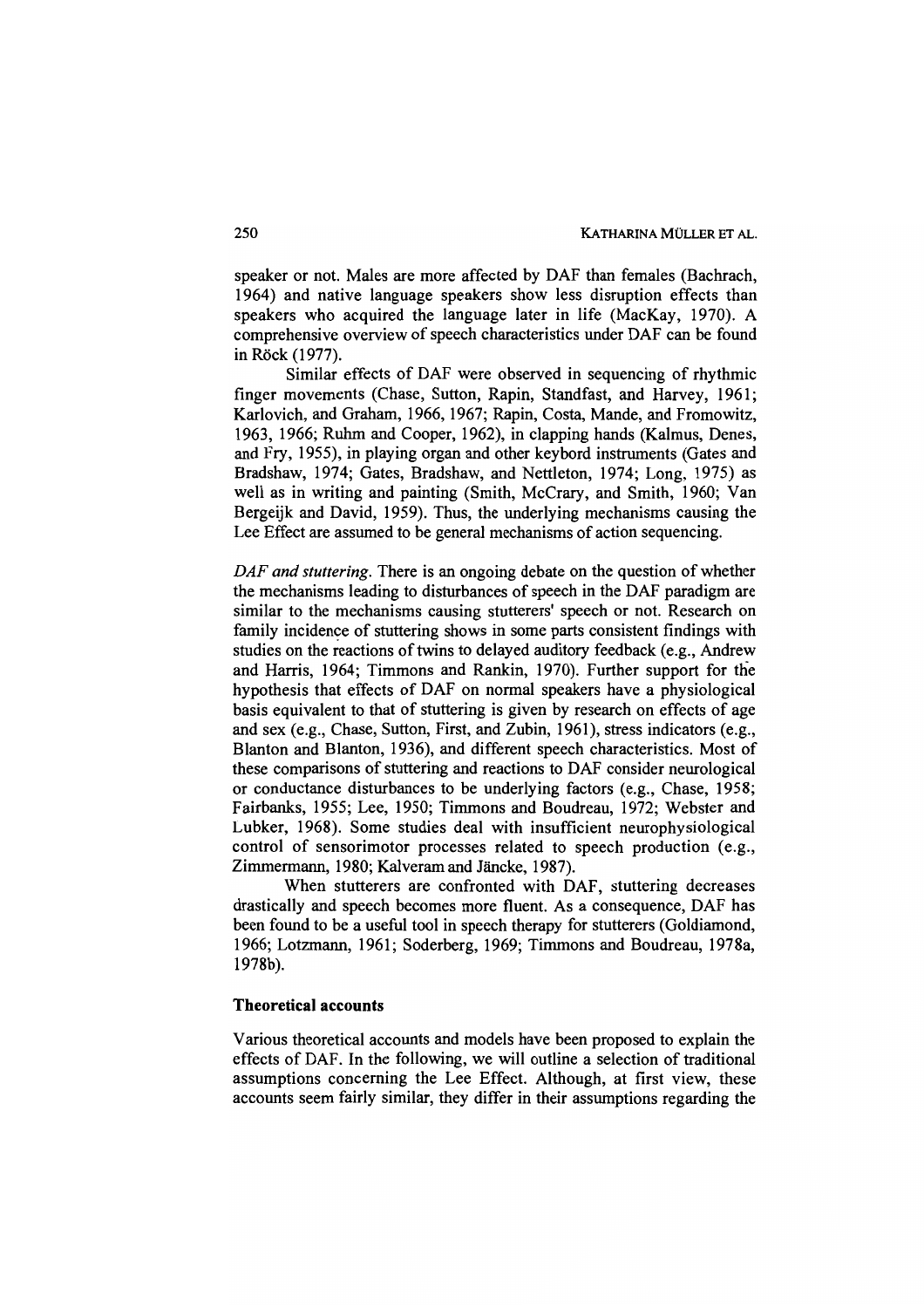EFFECTS OF DELAYED AUDITORY FEEDBACK ON SPEECH 251

*The monitoring function of feedback.* The "classical" approach, first presented by Lee (1950) and repeatedly tested in various studies (e.g., Postma, 1993; Black, 1951), proceeds from a "missing-feedback" assumption. The basic consideration is that auditory feedback helps control regular sequencing processes. Lee (1951) as weIl as other authors (Postma, 1993; Black, 1951) assumed the effects of delayed auditory feedback to be a result of waiting for an expected effect that doesn't occur. Thus, the feedback of the first part of a verbal action has to be received successfully before the second (or following) part of the action will be called up. This implies the existence of a monitoring process. In consequence, if an unexpected feedback is perceived under DAF conditions, the system stops and initiates again the first part of the utterance.

Correspondingly, the occurrence of prolongations and perseverations as a result of DAF is caused by the waiting position of the system. The observation that maximum disruption occurs at 200 ms can be related to the fact that the average length of a syllable is about 200 ms. In case of DAF, the speaker's intention to perform one syllable would be disturbed by simultaneously hearing what was produced on the preceding one. Thus, this hypothesis explains why effects on DAF are maximal at a delay of 200 ms.

Nevertheless, the monitoring assumption of the Lee Effect leaves some critical questions unanswered. Various studies demonstrated that susceptibility to DAF depends on strategies used by the participants to circumvent the experimental intervention (e.g., Bachrach, 1964; Siegel et al., 1980; Howell et al., 1983). The use of these strategies, and, in consequence, the varying susceptibility to DAF speaks against the monitoring account. This is also true for the finding that, at a delay of 200 ms, the disruption effects are exactly the same during production of speech or nonspeech sounds (HoweIl and Archer, 1984; Howell et a1., 1983).

*Interference and perseveration hypothesis.* With these objections in mind, other authors have proposed an interference mechanism. According to Neumann (1982), the Lee Effect originates from an interference of two conflicting response tendencies during action planning. Neumann (1982) assumes that the delayed feedback of the first part of a verbal action interferes with the ongoing action planning of the second part, so that the underlying process in the Lee Effect is assumed to be a difficulty in response-selection.

A related, but more elaborated account has been proposed by MacKay (1987). According to his perseveration hypothesis, in normal speech production every spoken unit enters automatically a phase of selfinhibition followed by a phase of hyperexcitability. The Lee Effect is explained by the assumption that the critical feedback occurs during the hyperexcitable phase. In other words, the feedback produced by the spoken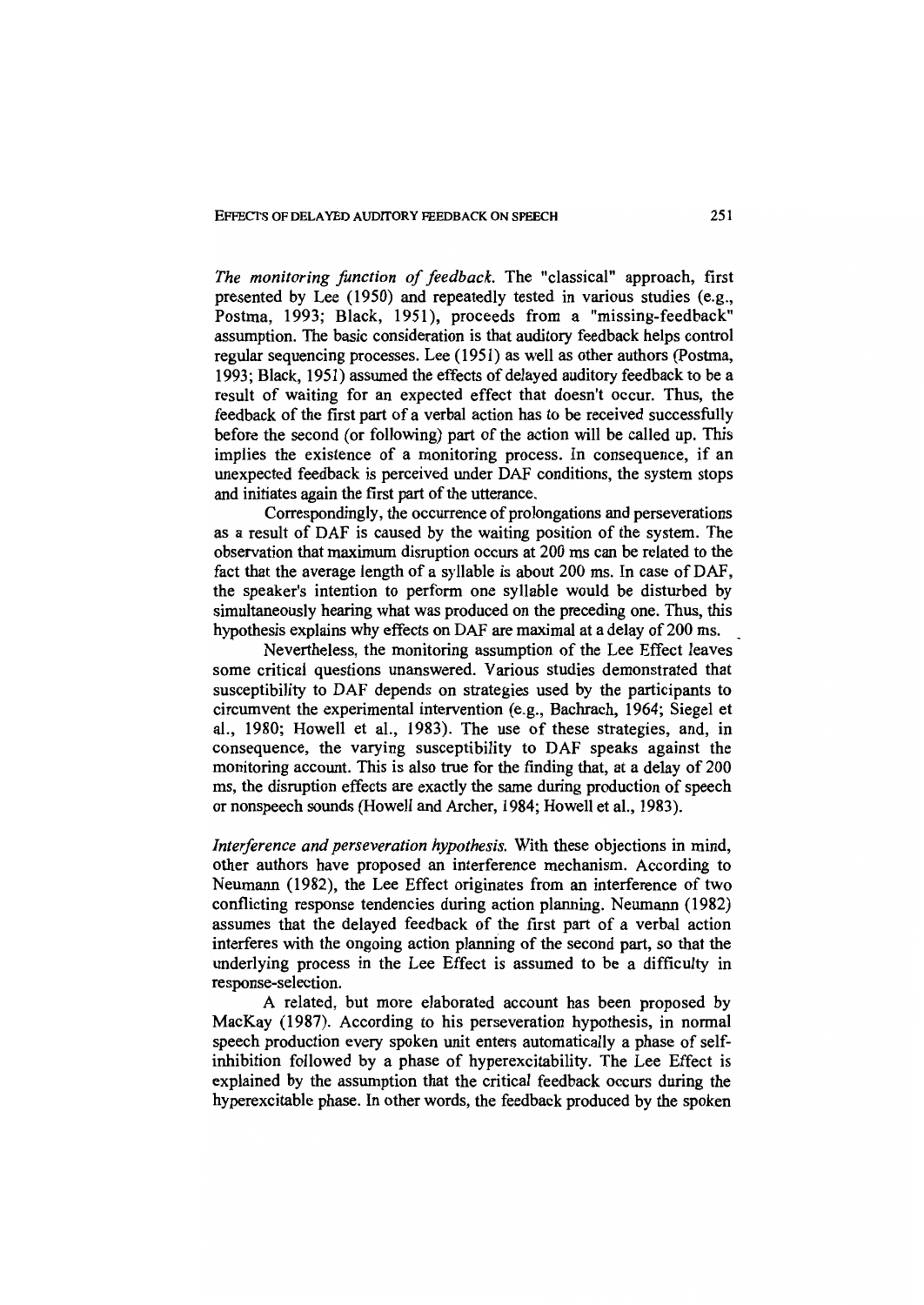unit activates again the same verbal unit, thus eliciting the same utterance again and again (perseveration tendency). As a consequence, prolongations in the DAF paradigm could be explained as a strategy to avoid feedback during the hyperexcitability phase. Instead, the speaking person tries to shift the feedback into the phase of inhibition.

*Displaced-rhythm hypothesis.* Based on studies which replaced the normal speech feedback by nonspeech sounds comparable in intensity and rhythm, Howell and co-workers (e.g., Howell et al., 1983; Howell and Archer, 1984) formulated the displaced-rhythm hypothesis. The authors observed that DAF effects of speech and nonspeech sounds are in general identical (e.g., maximal disturbances at a delay of 200 ms) and therefore concluded that DAF effects originated only from the intensity profile of the (delayed) signal. This profile is necessarily shifted in time and, therefore, does not correspond to the ongoing speech any longer. Therefore, the authors suggested that the effects of DAF arise from an interference with the "performance of a serially organized behavior (such as speech), produced by a rhythmic event going on at the same time but out of synchrony with the activity" (Howell et al., 1984, p. 297). According to this account it is not the semantic identity of the delayed feedback signal but the asynchrony of the rhythm that causes the disturbances.

Evidence for the displaced-rhythm hypothesis comes from experiments in which the delayed feedback was identical in its rhythmic structure to the original speech. Specifically, in some conditions a nonspeech signal (a square wave) with the same intensity envelope as the original speech was substituted for the delayed speech signal. Performance in the DAF task was equivalent when feedback was a delayed version of the speaker's own speech or of the nonspeech sound. The factor determining disruption seems to be only when asound occurs independent of its semantic content. In other words, it is important whether the rhythm is in accordance with the original speech, not whether the sound is speech or not (HoweIl and Archer, 1984).

#### **An experimental study**

In our laboratory the influence of phonetic identity and of rhythm was examined by delaying the feedback on sequences of syllables which either had no variation ( $\pi$ -ta-ta $\lambda$ ; condition 1), variation in rhythm ( $\pi$ -ta-ta $\lambda$  with stress on every second syllable; condition 2), variation in identity (/ta-ti-tal; condition 3), or both (/ta-ti-tal; condition 4). The amount of delay comprised exactly one syllable. On the basis of the displaced-rhythm hypothesis only those conditions should be sensitive to DAF (as compared to conditions without DAF) in which the sequence of syllables (and thus the feedback) includes a variation in rhythm (i.e., conditions 2 and 4). However, if the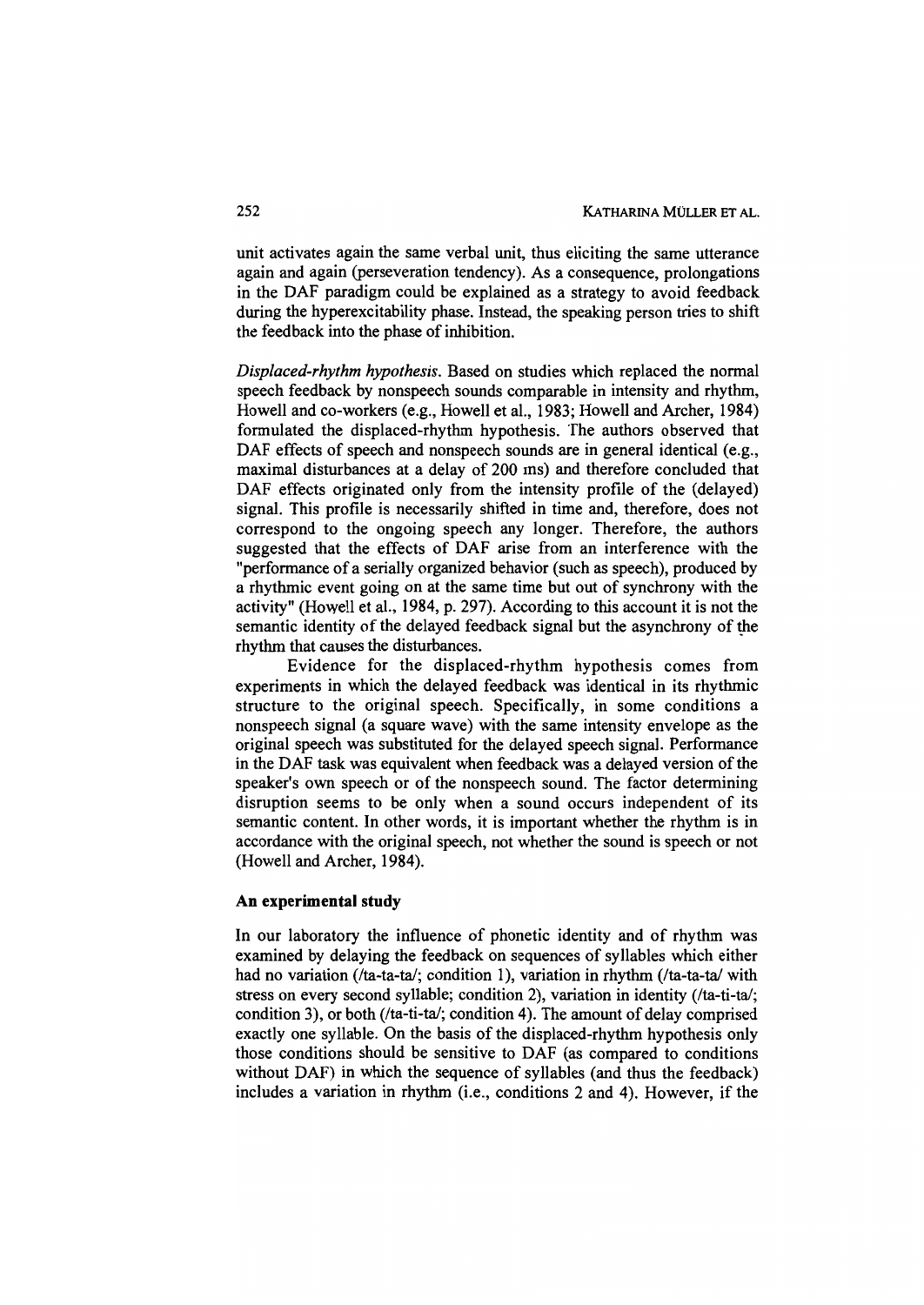identity of the sound is critical, condition 3 should also reveal an influence ofDAF.

#### **Metbod**

*Stimulus material, apparatus, and procedure.* Four sequences with consonant- vowel combinations consisting of either the syllable *Ital* or *Itil*  were tested in four conditions. In condition 1 participants had to pronounce units of /ta/ without any accentuation; condition 2 contained the same units of /ta/, however, participants had to accentuate every other syllable starting with the first unit  $(lta-ta-ta...)$ . In condition 3 participants were again instructed not to accentuate any syllable but, different to condition I, they had to pronounce the units *Ital* and *lti/* in altemating order (starting with /ta/). In condition 4, subjects had to perform units of alternating /ta/ and /ti/ with accentuation on /ta/. In all conditions, participants were paced by a binaural click (with white background noise) leading to a time interval between each unit of 410 ms. The white background noise was used to mask bone conduction. The interclick interval of 410 ms enabled the subjects to pronounce the syllables in a suitable pace. In addition, it allowed to present the delayed feedback in a way that it matched exactly with the production of the following syllable. .

Conditions were presented blockwise with the order of blocks balanced across participants. Each block consisted of six trials, one trial in which the feedback was presented without delay was followed by five experimental trials with a feedback delay of 410 ms (leading to a shift of exactly one syllable). Within each experimental trial participants had to produce ten syllables. During the first four syllables normal feedback was given (part A). Only after the fifth syllable the delay was introduced (part B). Thus, participants received the feedback of the fourth syllable while pronouncing the fifth and so on.

The experiment was carried out on a laboratory computer (Hewlett Packard *RS/20C)* in a sound-absorbing room. A microphone-headphone combination (Sennheiser HMD 224) was used with a fixed distance of about 10 cm from the mouth to the microphone. Sound pressure level at 1000 Hz and  $1 \text{ mW}$  was 84 dB (= 450 mV at 200 Ohm). Oral output was delayed via the computer program, which also recorded all spoken sequences. Data were recorded by a data-translation card (DT 5712-PGH).

*Participants.* 12 participants (six females) took part in the experiment. All participants performed all conditions.

*Data analyses.* Produced sound sequences of each participant were analyzed by a computerized speech research environment (CSRE). For each spoken sequence the overall duration was calculated after exactly determining the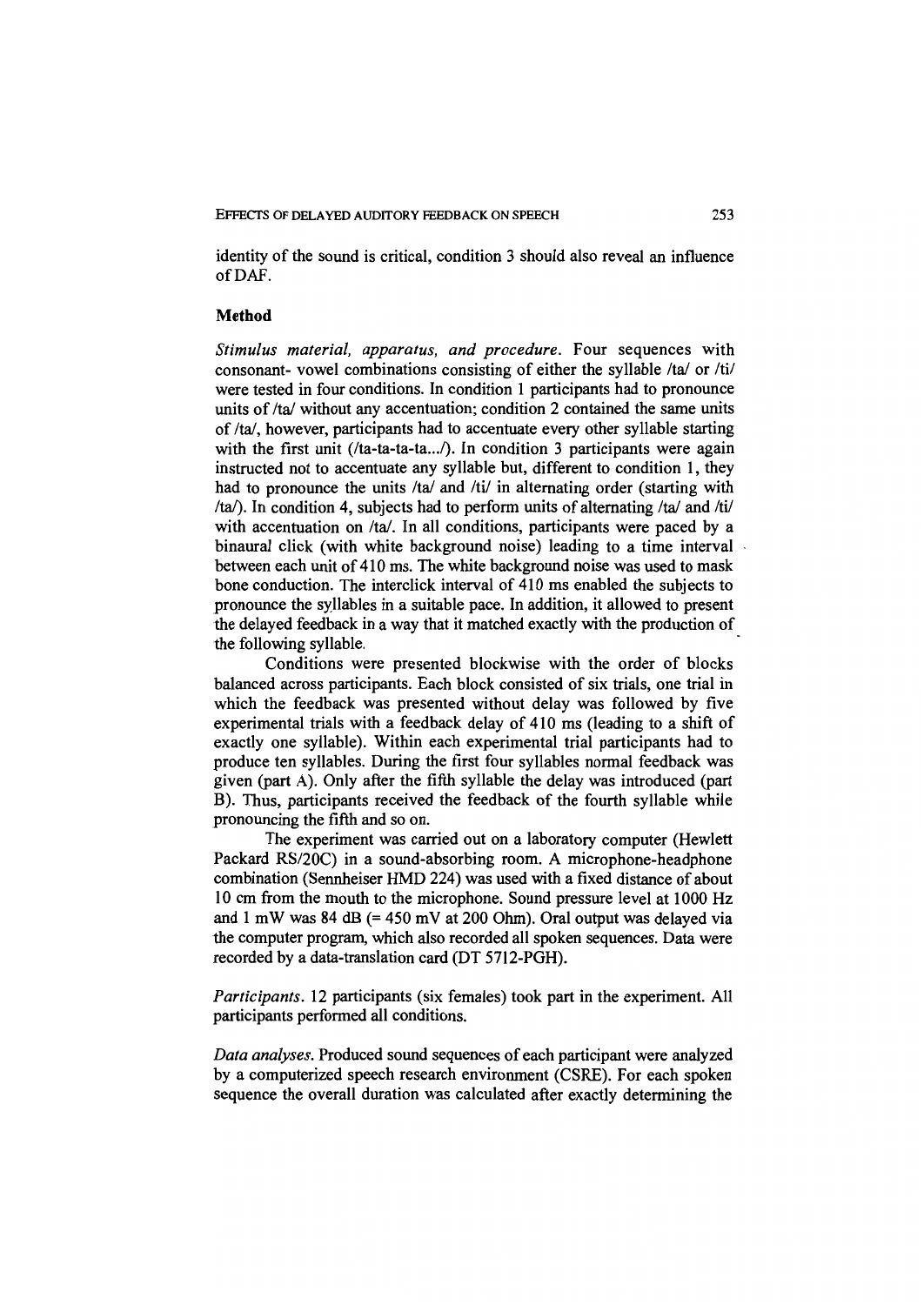on- and offsets. This procedure was perforrned for the whole sequences as weIl as for the parts of the sequences before and after the delay, respectively. The absolute values for each part (before and after the delay) were standardized by dividing them by the number of syllables perforrned. Individual mean voice level was calculated for each part of the sequence, before and after the delay.



#### Results

*Figure* I. Mean produced sequence duration in ms for all 12 participants comparing part A (before inserting the delay) and part B (after inserting the delay). (Condition  $1 = \frac{\text{data}}{\text{total}}$ ; condition  $2 = \frac{\text{data}}{\text{total}}$ ; condition  $3 = \frac{\text{data}}{\text{total}}$ .

*Sequence duration*. To test the effect of the delay, the duration of the spoken sequence of part A (before inserting the delay) and of part B (after inserting the delay) was examined for each trial separately. The difference in the number of produced syllables per part was taken into consideration by calculating a quotient between the absolute length of each part and the included number of syllabies. Analyzing the mean produced sequence duration as dependent variable, a repeated measurement analysis of variance (ANOVA) with within-participant factors condition (four levels) and delay (part A vs. B, i.e., be fore and after inserting the delay) resulted in no significant main effect of condition  $[F(3, 9) = 2.03; p = .179]$ , a significant main effect of delay  $[F(1, 11) = 22.70; p < .001]$ , and no significant interaction  $[F < 1]$ . As can be seen in Figure 1, spoken sequence duration increased with the introduction of the delay, but not significantly different between the conditions.

*Voice level.* In addition to produced sequence duration, changes in the general voice level (volume) were analyzed. Individual mean voice levels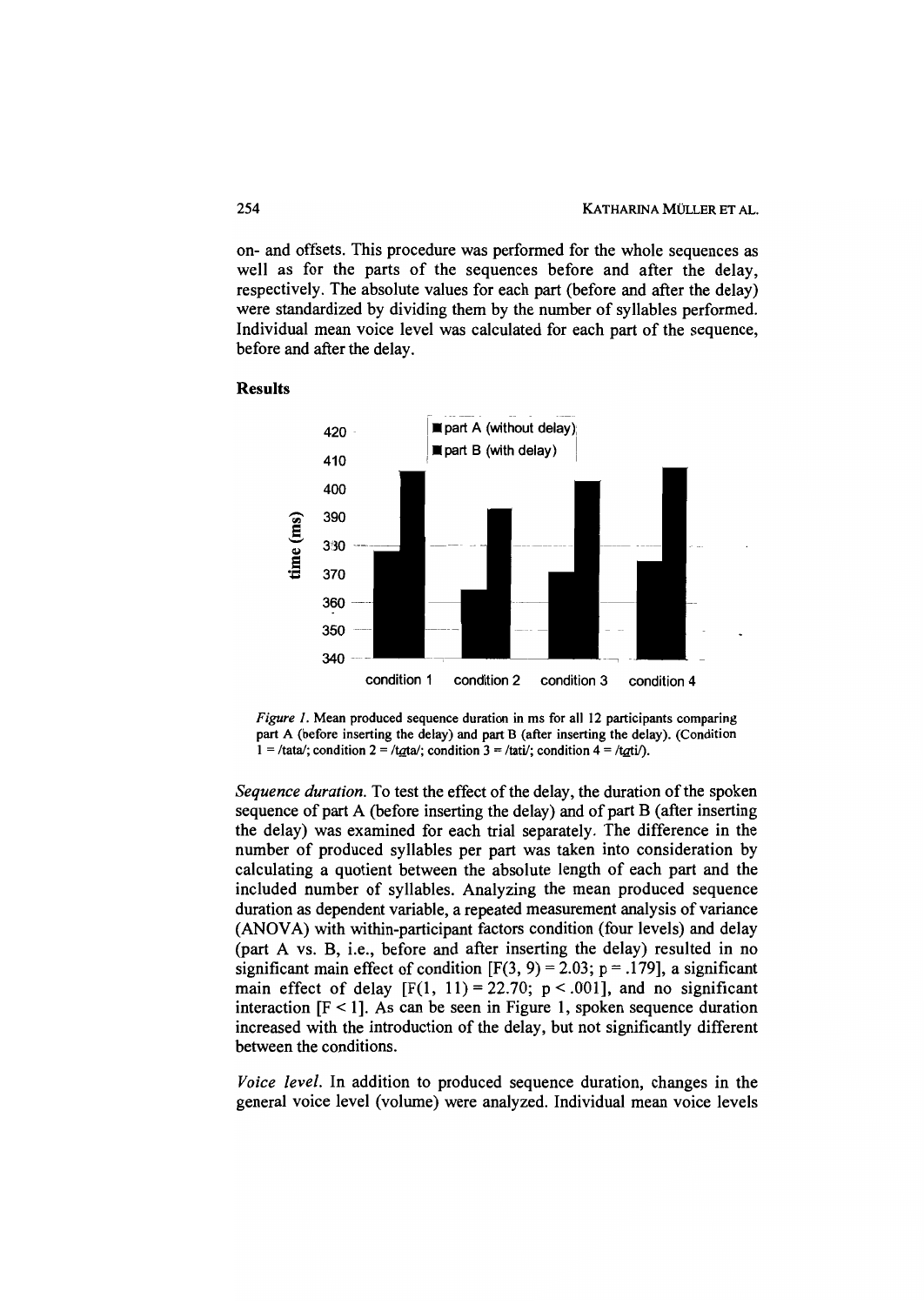$(in Volt)$  of parts A and B within each trial were analyzed separately. Figure 2 shows means of the voice level before and after inserting the delay and compared between the conditions.



*Figure* 2. Mean voice level for all 12 participants comparing part A (before inserting the delay) and part B (after inserting the delay). (Condition  $1 = \frac{\pi}{4}$ ; condition 2 = /tata/; condition 3 = /tati/; condition 4 = /tati/).

A repeated measurement ANOVA with the independent factors condition and delay exhibited a significant main effect of the factor condition  $[F(3, 9) = 5.53; p < .02]$ , a significant main effect of the factor delay  $[F(1, 11) = 7.06, p < .02]$ , as well as a significant interaction between both factors  $[F(3, 9 = 11.69; p < .002]$  As Figure 2 shows, the delay of feedback results in an increase of the general voice level. An analysis of this effect within the conditions via paired t-test yielded significance in all conditions except condition 2 (condition 1:  $t = 2.98$ ,  $p < .01$ ; condition 2:  $t < 1$ ; condition 3:  $t = 2.98$ ,  $p < .01$ ; condition 4:  $t = 4.22$ ,  $p < .001$ ). Additionally, calculations of post-hoc comparisons between the conditions showed significant differences between condition 1 and condition 2, condition 1 and condition 3 and between conditions 2 and 4, respectively  $(p < .01)$ . Condition 1 exhibited the lowest voice level compared to the other conditions.

#### Discussion and conclusion

Under delayed auditory feedback speech control is disturbed, that is, voice level is enhanced and extra time is needed to perform a spoken sequence. These effects indicate that auditory feedback is essential for continuous control of speech production. However, it is still an ongoing controversy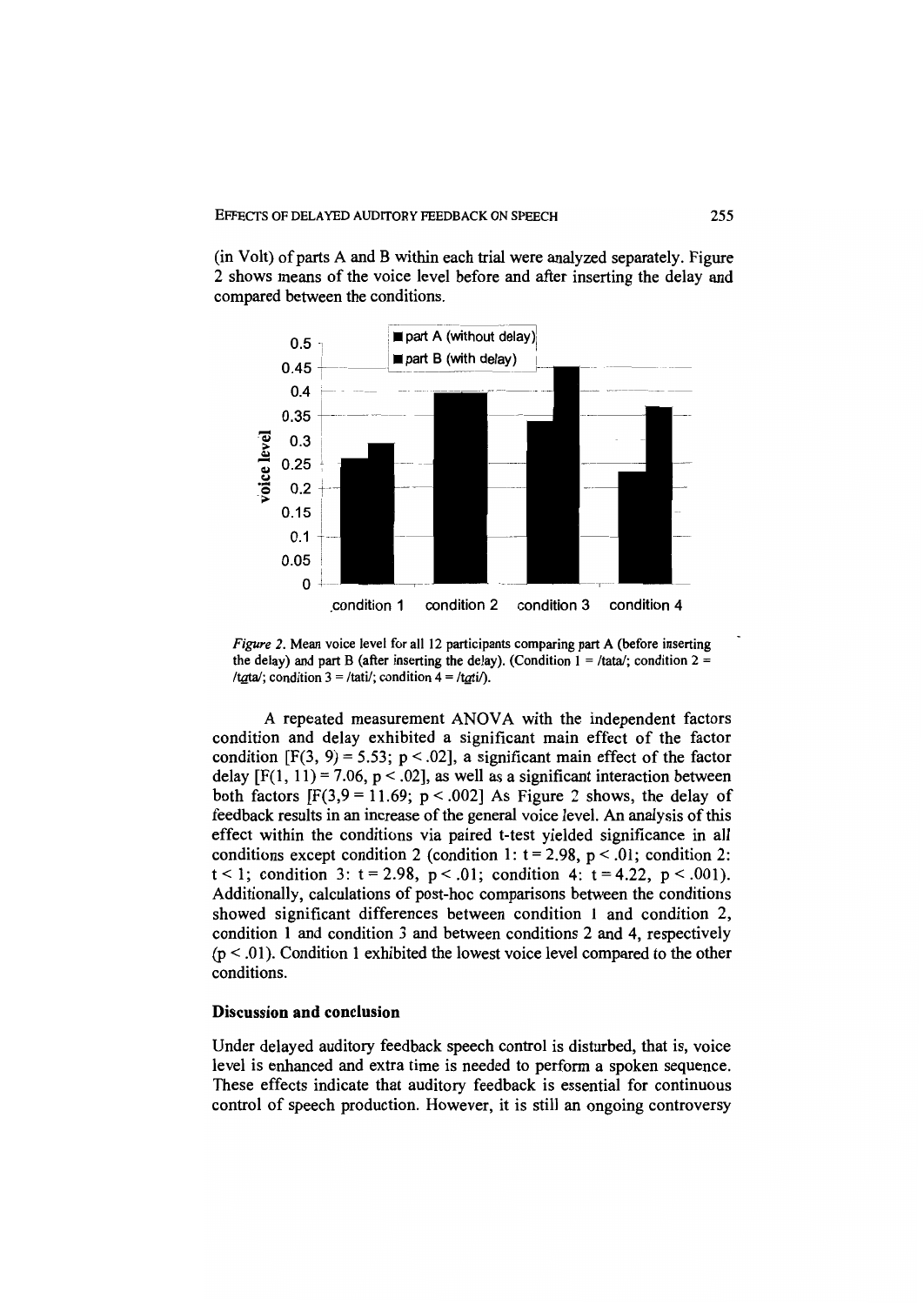what aspect of the feedback produces the disturbance. The "displacedrhythrn hypothesis" (Howell, Powell, and Khan, 1983) proposes that the disturbances arise from the disruptive effects caused by the rhythm of the delayed signal. This hypothesis implies that the semantic content ("identity") of the delayed speech is of no importance.

In our experimental study, typical disturbances of speech production under DAF conditions were observed. The analyzed parameters were sequence duration and voice level depending on changes in rhythm and identity. A significant increase in sequence duration was found in all conditions, no matter if rhythrn, identity, or both changed. Significant changes in voice level also showed up in all conditions, except for condition 2 in which only the rhythrn changed. The latter finding contradicts the hypothesis that displaced rhythm is the only variable causing the Lee Effect, as Howell et a1. (1983) cIaimed.

An influence of DAF expressed by changes in voice level could be demonstrated under conditions in which rhythm and identity were involved in delayed feedback. Here, too, identity turned out to be an important aspect in feedback that produced the DAF effects. Although our material consisted of meaningless syllabies, the identity of the delayed feedback which was realized by changing the vowel specifying the  $/t$  constituted the correct or the disturbed perfonnance in the sequencing as weil as in the accents. 'As expected from a point of view that stresses the importance of the identity of the feedback, two different "contents" coming to temporal coincidence by employing delayed auditory feedback led to a confusion and, in consequence, to increased sequence duration in perfonning the sequence without involving rhythm in any way.

The finding that under DAF the "single identity condition" (3) and the "rhythm and identity condition" (4), showed an increase in produced volume whereas the rhythm condition (2) showed no change in voice level, is, at first sight, surprising. However, it possibly indicates that in the case where mainly rhythmic information is available, the rhythmic information in a spoken sequence can be used as a "frame" to keep the timing. If only rhythmic information is available, the "wrong" rhythm resulting from the delayed feedback does not seem to disturb the regular perfonnance of the spoken sequence. Anyway, the results showed that the identity of the feedback has a strong influence on the perfonnance of the spoken sequence.

As outlined above, some authors consider effects on DAF similar to speech errors in stuttering. If we adopt this stance and consider research in stuttering, we find many studies dealing with the influence of rhythm on the speech of stutterers. First, there is a lot of evidence that stuttering persons show deficits in the acquisition, reproduction, imitation and perfonnance of rhythmic structures (e.g., Beech and Fransella, 1966, 1968; Fransella, 1965, 1967). Simultaneously, various studies show that rhythmic treatments reduce stuttering (e.g., Adams and Hutchinson, 1974; Conture and Brayton,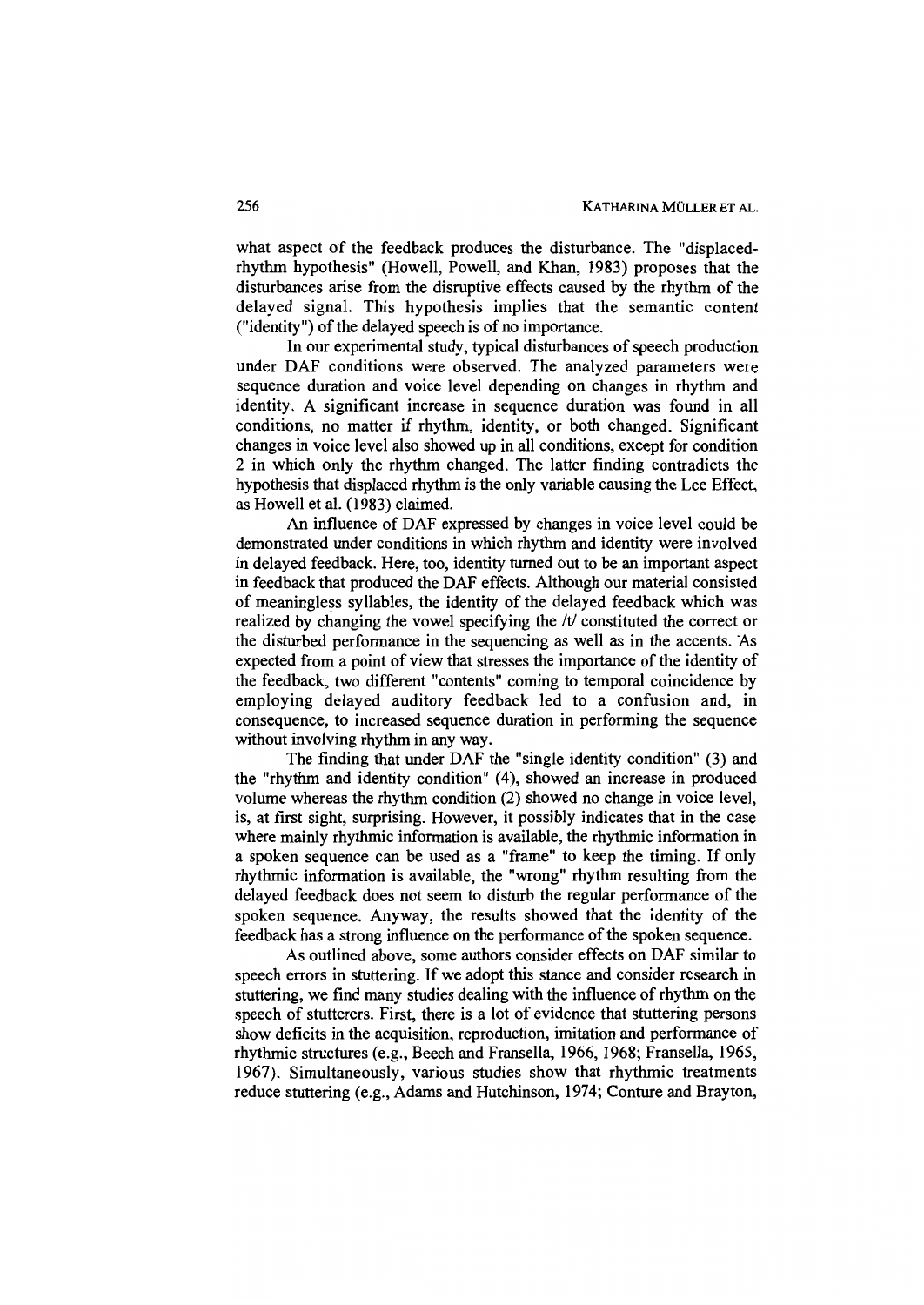1975). Yet, it is not clear after all whether this effect is caused by a "distraction" function of rhythm or whether parameters like fundamental frequency or vocal duration are influenced. Third, but not last, stutterers' reactions to DAF which consist of a considerable reduction in stuttering (Goldiamond, 1966; Lotzmann, 1961; Soderberg, 1969; Timmons and Boudreau, 1978a, 1978b) resulted in research demonstrating that such feedback is a useful tool in speech therapy for stutterers (Curlee and Perkins, 1973; Goldiamond, 1966; Ryan and Van Kirk, 1974; Van Riper, 1973).

Our results show an influence of changes in identity on sequence length and voice level, but only in parts an influence of changes in rhythm on the same parameters. Our considerations in combination with these findings suggest that, in conclusion, displaced rhythm -among other factorsonly is one of several factors that contribute to the well-known effects of delayed auditory feedback. Beyond that, rhythm can have a supporting function in performing regular speech sequences. Further studies with real speech sequences have to be performed to get more detailed information on the specific role of the several factors responsible for speech performance.

### Summary

Under delayed auditory feedback of about 200 ms (DAF) speech control is disturbed, that is, frequency of speech errors is increased, voice pitch and level are enhanced, and extra time is needed to perform a spoken sequence. These effects indicate that auditory feedback is essential for continuous control of speech production. However, it is still an ongoing controversy what aspect of the feedback the disturbance produces. The "displacedrhythm hypothesis" (HoweIl, Powell, and Khan, 1983) proposes that the disturbances arise from the disruptive effects caused by the rhythm of the delayed signal. This hypothesis implies that the semantic of the delayed speech is of no importance.

We tested this hypothesis with the following conditions: Participants had to perform sequences of 10 syllables each in which either the rhythm, the identity, or the rhythm as weil as the identity in the sequence and the feedback was varied. Each condition consisted of a control trial with usual feedback and five experimental trials with delayed feedback from the fifth syllable onwards. Results show an influence of changes in identity on sequence length and voice level, but only in parts an influence of changes in rhythm on the same parameters. In conclusion, displaced rhythm -among other factors- only contributes to the well-known effects of delayed auditory feedback.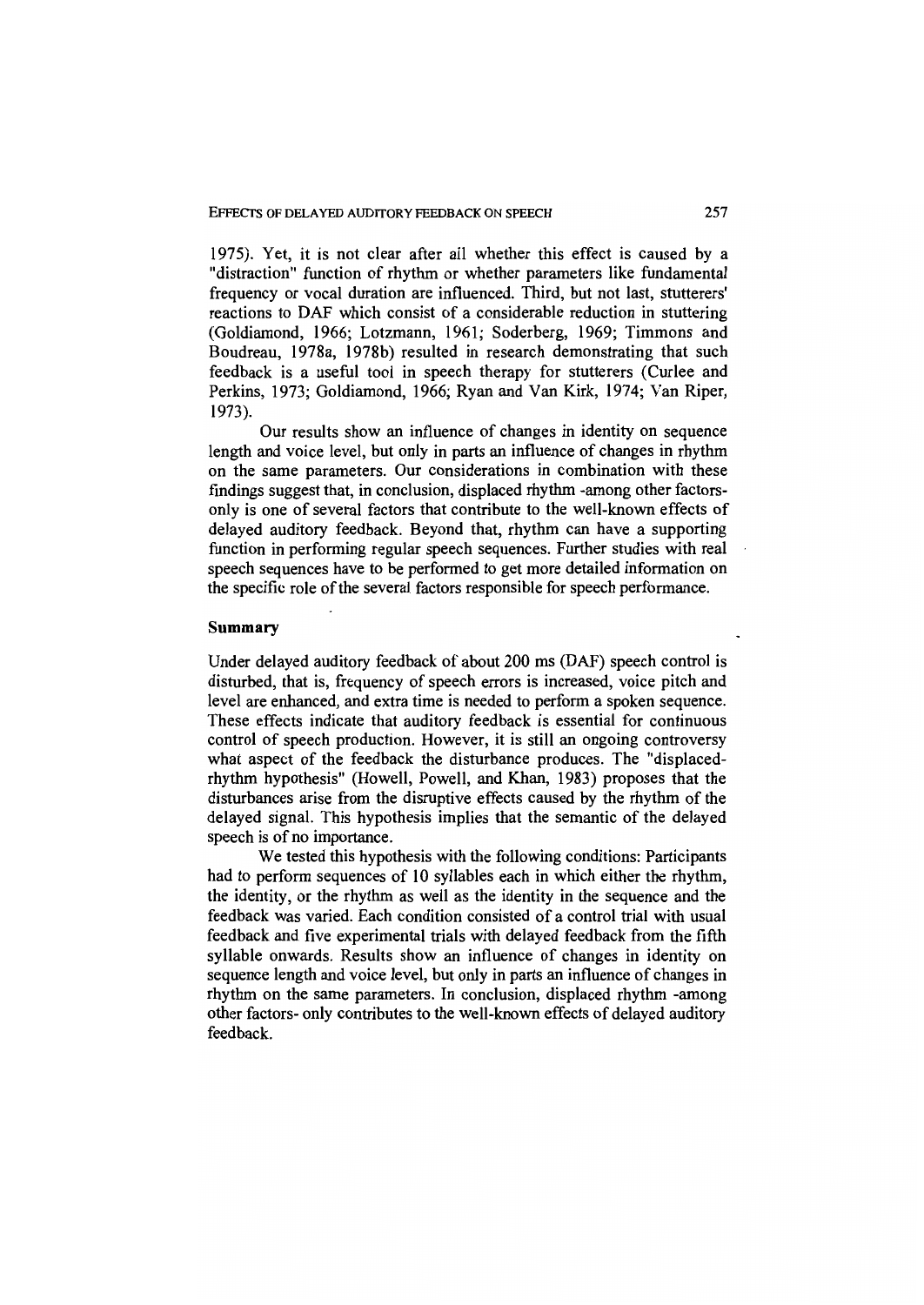#### **Authornote**

This research was partially supported by a grant from the Deutsche Forschungsgemeinschaft (DFG Mu 1298/2). The authors appreciate the assistance of Robert Koch in performing this study and of Yvonne Lippa in helpful preparatory discussions and comments. Thanks also due to Frank von Danwitz for bis support in analyzing the data.

#### **References**

- Adams, M. R., and Hutchinson, J. (1974). The effects of three levels of auditory masking on selected vocal characteristics and the frequency of disfluency of adult stutterers. *Journal of Speech and Hearing Research,* 17, 682-688.
- Andrew, G., and Harris, M. (1964). *The syndrome of stuttering*. London: Heinemann.
- Atkinson, C. J. (1954). Some effects on intelligibility as the sidetone level and amount of sidetone delay are changed. *Iowa Academy of Science*, 61, 334-340.
- Bachrach, D. L. (1964). Sex differences in reactions to delayed auditory feedback. *Perceptual and Motor Skills,* 19, 81-82. .
- Beech, H. R., and Fransella, F. (1966). *Research into rhythm effects.* Proc. Internat. Seminar on Stuttering and Behaviour Therapy, Camel, California.
- Beech, H. R., and Fransella, F. (1968). *Research and Experiment* in *Stuttering.*  Pergamon.
- Black, J. W. (1955). The persistence of the effects of delayed side-tone. *Journal of Speech and Hearing Disorders, 20, 65-68.*
- Blanton, S., and B1anton, M. (1936). For stutterers. New York: Appleton-Century-Crofts.
- Butler, R. A., and Galloway, F. T. (1955). Factoral analysis of the delayed speech feedback phenomenon. *Journal of the Acoustical Society of America, 29,*  632-635.
- Chase, R. A. (1958). Effect of delayed auditory feedback on the repetition of speech sounds. *Journal of Speech and Hearing Disorders, 23, 583-590.*
- Chase, R. A, Harvey, S., Standfast, S., Rapin, 1., and Sutton, S. (1959). Comparison of the effect of delayed auditory feedback on speech and key tapping. *Science,* 129,903-904.
- Chase, R. A., Sutton, S., Rapin, R., Standfast, S., and Harvey, S. (1961). *Sensory foedback injluences motor performance.* Communications Lab., Columbia University, and Department of Biometrics Research, State of New York.
- Chase, R. A., Sutton, S., First, D., and Zubin, J. (1961). A developmental study of changes in behavior under delayed auditory feedback. Journal of Genetic *Psychology,* 99, 101-112.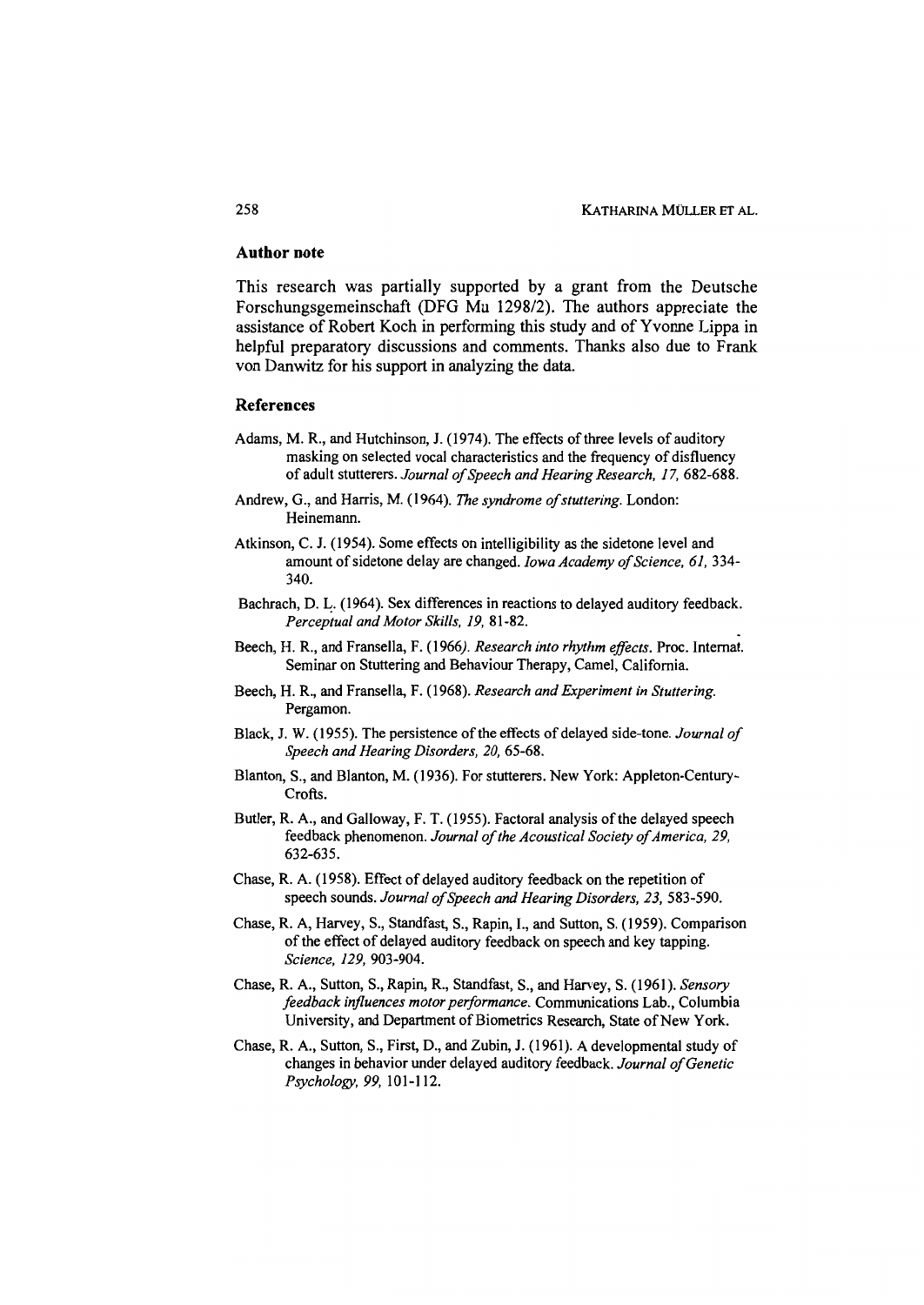- Conture, E., and Brayton, E. (1975). The influence of noise on stutteres' different disfluency types. *Journal ojSpeech and Hearing Research,* 18,381-384.
- Curlee, R. F., and Perkins, W. H. (1973). Effectiveness of a DAF conditioning program for adolescent and adult stutterers. *Behavioral Research and Therapy,* 11, 395-401.
- Fairbanks, G. (1955). Selected vocal effects of delayed auditory feedback. *Journal ojSpeech and Hearing Disordeis, 20, 333-345.*
- Fairbanks, G., and Guttman, N. (1958). Effects of delayed auditory feedback upon articulation. *Journal ojSpeech and Hearing Research,* 1, 12-22.
- Fransella, F. (1965). The effects of imposed rhythm and certain aspects of personality on the speech of stutterers. *Behavior Research and Therapy, 3,*  195-201.
- Fransella, F. (1967). Rhythm as a distractor in the modification of stuttering. *Behavior Research and Therapy,* 5, 253-255.
- Gates, A., Bradshaw, 1. L., and Nettleton, N. C. (1974a.) Effect of different delayed auditory feedback intervals on a music performance task. *Perception* & *Psychophysics,* 15,21-25.
- Gates, A, and Bradshaw, 1. L. (1974b). Effects of auditory feedback on a musical performance task. *Perception* & *Psychophysics,* 16, 105-109.
- Goldiamond, I. (1966). Stuttering and fluency as manipulatable operant response classes. In: L. Krasner and L.P. Ullmann (Eds.), *Research in behavior* modification (pp. 106-156). New York: Holt, Rinehart, Winston.
- Howell, P., Powell, D. J., and Khan, I. (1983). Amplitude contour of the delayed signal and interference in delayed auditory feedback tasks. *Journaloj Experimental Psychology: Human Perception and Perjormance,* 9, 772- 784.
- Howell, P., and Archer, A (1984). Susceptibility to the effects of delayed auditory feedback. *Perception* & *Psychophysics,* 36, 296-302.
- Kalmus, H., Denes, P., and Fry, D. B. (1955). Effect of delayed acoustic feedback on some non-vocal activities. *Nature,* 175, 1078.
- Kalveram, K. T., and Jäncke, L. (1989). Vowel duration and voice onset time for stressed and nonstressed syllables in stutterers under delayed auditory feedback. *Folia Phoniatrica,* 41, 30-42.
- Karlovich, R.S., and Graham, J.T. (1966). Effects of pure tone synchronous and delayed auditory feedback keytapping performance to a programmed visual stimulus. *Journal ojSpeech and Hearing Research,* 9, 596-603.
- Karlovich, R. S., and Graham, J. T. (1967). Visually and auditorily paced keytapping performance during synchronous, decreased, and delayed auditory and visual feedback. *Journal ojSpeech and Hearing Research, 10, 865-875.*
- Lee, B. S. (1950). Effects of delayed feedback. *Journal of the Acoustical Society of America,* 22, 824-826.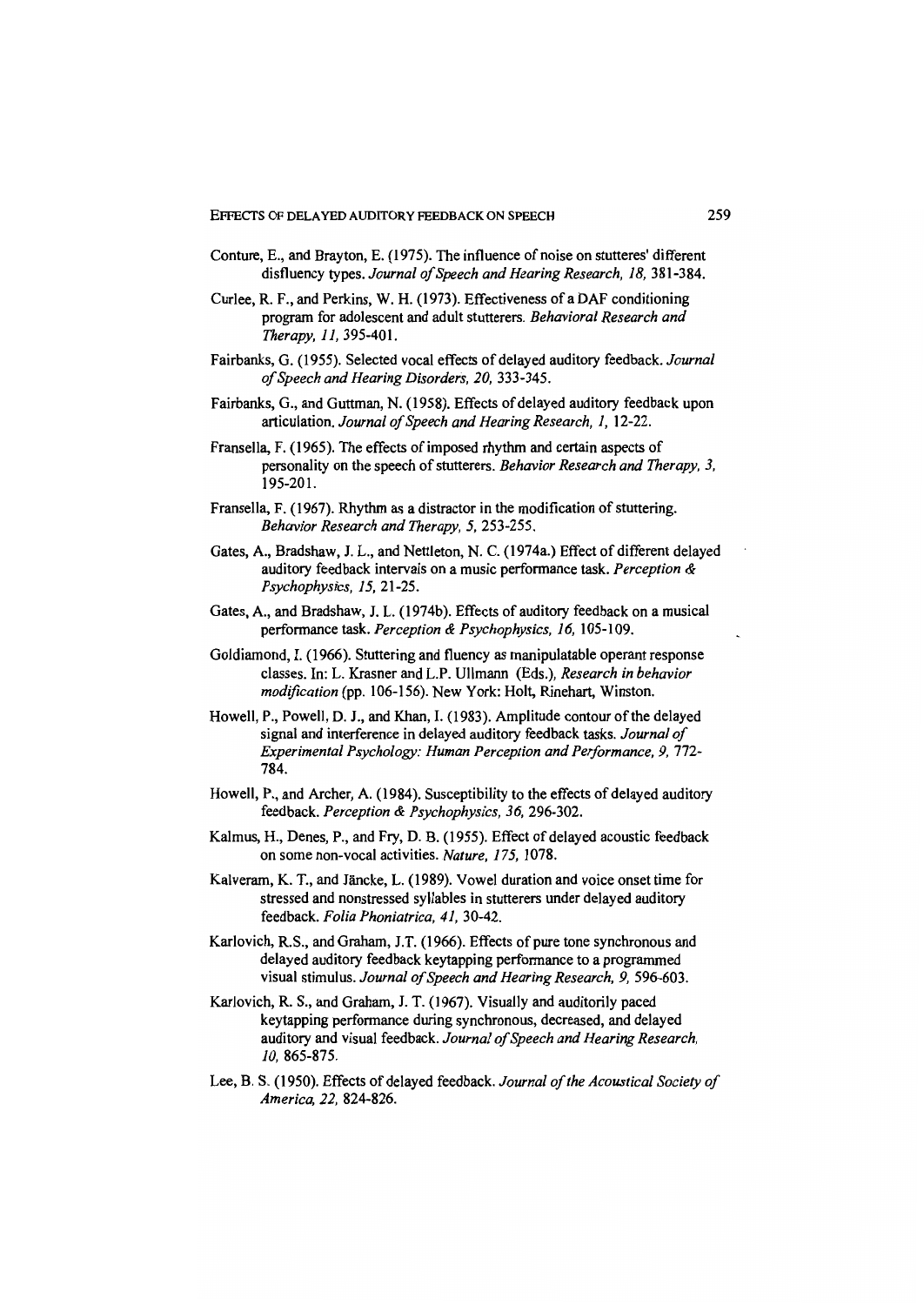- Lee, B. S. (1951). Artificial stutter. *Journal of Speech and Hearing Disorders*, 116, 53-55.
- Long, J. (1975). Effects of randomly delayed visual and auditory feedback on keying performance. *Ergonomics,* 18,337-347.
- Lotzmann, G. (1961). Zur Anwendung variierter Verzögerungszeiten bei Balbuties. *Folia phoniatrica,* 13,276-312.
- MacKay, D. G. (1968). Metamorphosis of a critical interval: age-Iinked changes in delay in auditory feedback that produces maximal disruption in speech. *Journal 01 the Acoustical Society 01 America,* 19, 811-821.
- MacKay, D. G. (1970). Why does language familiarity influence stuttering under delayed auditory feedback? *Perceptual and Motor Skills, 30, 655-669.*
- MacKay, D. G. (1987). *The Organization of Perception and Action*. New York: Springer.
- Neumann, O. (1982). *Sprechplanung als Erklärungskonzept. Überlegungen zum inneren Sprechen beim Lesen und zum LEE-Effekt.* Bochum: Psychologisches Institut der Ruhr-Universität Bochum.
- Postma, A., and Kolk, H. (1993). The covert repair hypothesis: prearticulatory repair processes in normal and stuttered disfluencies. *Journal 01 Speech and Hearing Research,* 36, 472-487.
- Rapin, 1., Costa, L. D., Mandel, I. J., and Fromowitz, A. J. (1963). Effect of varying delays in auditory feedback on keytapping children. *Perceptual and Motor SkUls,* 16,489-500.
- Rapin, 1., Costa, L. D., Mandel, I. J., and Fromowitz, A. J. (1966). Keytapping and delayed feedback. *Journal of Speech and Hearing Research*, 9, 278-288.
- Röck, E. (1977). *Verzögerte auditive Rückkopplung (VAR). Persönlichkeit, Leistung, Belastung.* Bem, Stuttgart, Wien: Huber.
- Ruhm, H. B., and Cooper, W. A. (1962). Low sensation level effects of pure-tone delayed auditory feedback. *Journal 01 Speech and Hearing Research, 5,*  185-193.
- Ryan, B. P., and Kirk, B. (1974). The establishment, transfer, and maintenance of fluent speech in 50 stutterers using delayed auditory feedback and operant procedures. *Journal of Speech and Hearing Disorders, 39, 3-10.*
- Siegel, G., Fehst, C., Garber, S., and Pick, H. (1980). Delayed auditory feedback with children. *Journal of Speech and Hearing Research*, 23.
- Smith, W. M., McCrary, J. W., and Smith, K. U. (1960). Delayed visual feedback and behavior. *Science,* 132, 1013-1014.
- Soderberg, G. A. (1969). Delayed auditory feedback and the speech of stutterers. *Journal olSpeech and Hearing Disorders,* 33, 37-39.
- Spilker, B. (1954). Some vocal effects of different reading passages and time delays in speech feedback. Journal of Speech and Hearing Disorders, 19, 37-39.